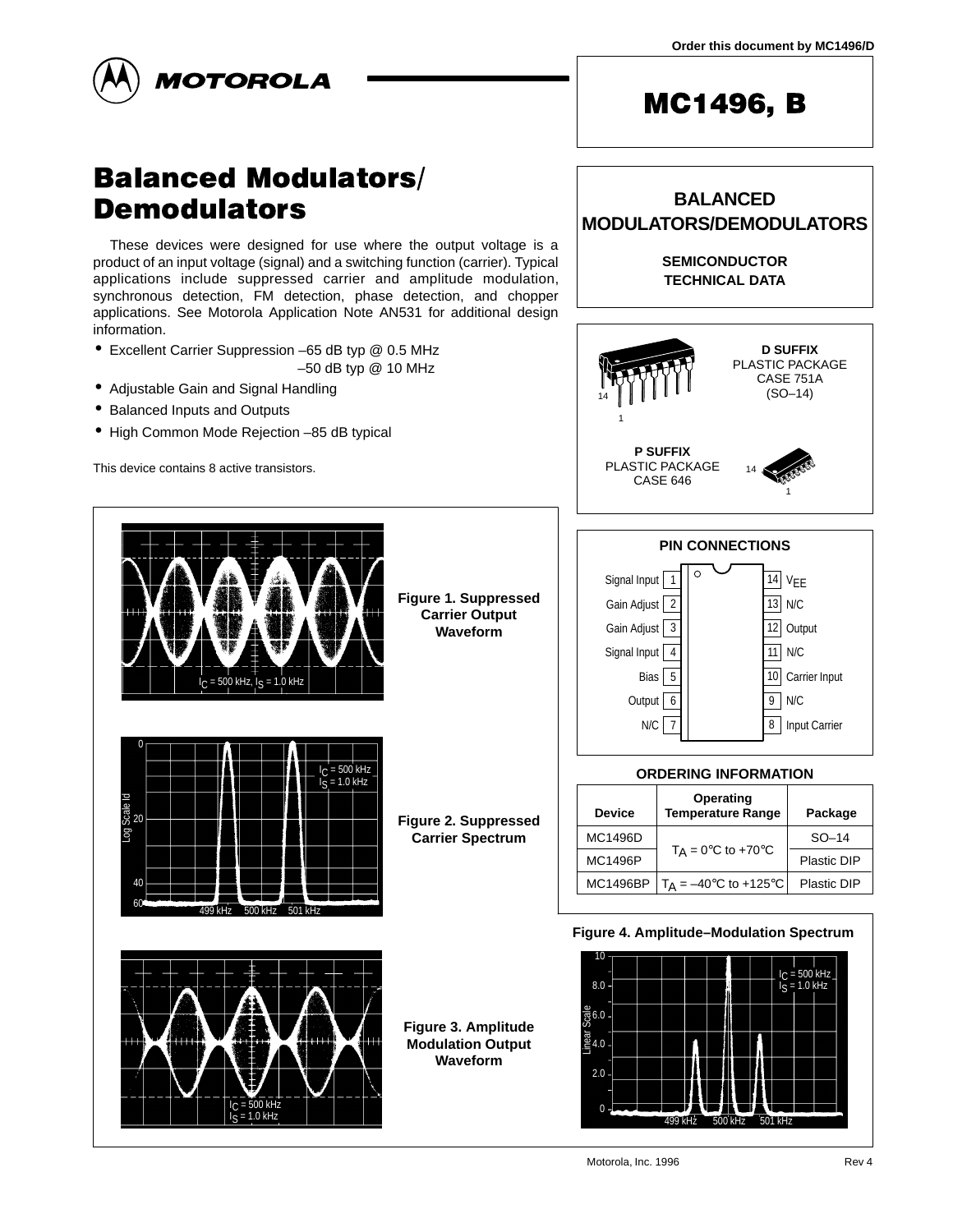## **MAXIMUM RATINGS**  $(T_A = 25^\circ C$ , unless otherwise noted.)

| Rating                                                                                                                                  | Symbol                  | Value                       | Unit          |  |
|-----------------------------------------------------------------------------------------------------------------------------------------|-------------------------|-----------------------------|---------------|--|
| Applied Voltage<br>$(V6 - V8, V10 - V1, V12 - V8, V12 - V10, V8 - V4,$<br>$V8 - V1$ , $V10 - V4$ , $V6 - V10$ , $V2 - V5$ , $V3 - V5$ ) | $\Delta V$              | 30                          | Vdc           |  |
| Differential Input Signal                                                                                                               | $V8 - V10$<br>$V4 - V1$ | $+5.0$<br>$\pm (5 + 15R_e)$ | Vdc           |  |
| Maximum Bias Current                                                                                                                    | 15                      | 10                          | mA            |  |
| Thermal Resistance, Junction-to-Air<br>Plastic Dual In-Line Package                                                                     | $R_{\theta}$ JA         | 100                         | $\degree$ C/W |  |
| Operating Temperature Range                                                                                                             | Тд                      | 0 to $+70$                  | °C            |  |
| Storage Temperature Range                                                                                                               | $T_{\text{stg}}$        | $-65$ to $+150$             | °C            |  |

**NOTE:** ESD data available upon request.

**ELECTRICAL CHARACTERISTICS** (V<sub>CC</sub> = 12 Vdc, V<sub>EE</sub> = –8.0 Vdc, I5 = 1.0 mAdc, R<sub>L</sub> = 3.9 kΩ, R<sub>e</sub> = 1.0 kΩ, T<sub>A</sub> = T<sub>low</sub> to T<sub>high</sub>, all input and output characteristics are single–ended, unless otherwise noted.)

| Characteristic                                                                                                                                               |                | <b>Note</b>              | Symbol                                | Min                                                  | Typ        | Max                           | Unit                |
|--------------------------------------------------------------------------------------------------------------------------------------------------------------|----------------|--------------------------|---------------------------------------|------------------------------------------------------|------------|-------------------------------|---------------------|
| Carrier Feedthrough<br>$V_{\rm C}$ = 60 mVrms sine wave and<br>$f_C = 1.0$ kHz<br>$f_C = 10$ MHz<br>offset adjusted to zero<br>$V_C$ = 300 mVpp square wave: | 5              | 1                        | <b>VCFT</b>                           | -                                                    | 40<br>140  | $\overline{a}$                | µVrms<br>mVrms      |
| offset adjusted to zero<br>$f_{\text{C}} = 1.0$ kHz<br>$f_C = 1.0$ kHz<br>offset not adjusted                                                                |                |                          |                                       | $\overline{\phantom{0}}$                             | 0.04<br>20 | 0.4<br>200                    |                     |
| <b>Carrier Suppression</b><br>$f_S = 10$ kHz, 300 mVrms                                                                                                      | 5              | 2                        | Vcs                                   |                                                      |            |                               | dB                  |
| $f_C = 500$ kHz, 60 mVrms sine wave<br>$f_C = 10$ MHz, 60 mVrms sine wave                                                                                    |                |                          |                                       | 40<br>$\equiv$                                       | 65<br>50   | -<br>$\overline{\phantom{0}}$ | k                   |
| Transadmittance Bandwidth (Magnitude) ( $R_L$ = 50 $\Omega$ )<br>Carrier Input Port, $V_C = 60$ mVrms sine wave<br>$fs = 1.0$ kHz, 300 mVrms sine wave       | 8              | 8                        | BW <sub>3dB</sub>                     | -                                                    | 300        |                               | MHz                 |
| Signal Input Port, $V_S = 300$ mVrms sine wave<br>$ V_C  = 0.5$ Vdc                                                                                          |                |                          |                                       | $\overline{\phantom{0}}$                             | 80         |                               |                     |
| Signal Gain ( $V_S$ = 100 mVrms, f = 1.0 kHz; $ V_C $ = 0.5 Vdc)                                                                                             | 10             | 3                        | Avs                                   | 2.5                                                  | 3.5        | $\overline{\phantom{0}}$      | V/V                 |
| Single-Ended Input Impedance, Signal Port, f = 5.0 MHz<br><b>Parallel Input Resistance</b><br>Parallel Input Capacitance                                     | 6              |                          | r <sub>ip</sub><br>$c_{\text{ID}}$    | -<br>$\overline{\phantom{0}}$                        | 200<br>2.0 | -<br>$\overline{\phantom{0}}$ | kΩ<br>pF            |
| Single-Ended Output Impedance, $f = 10$ MHz<br><b>Parallel Output Resistance</b><br>Parallel Output Capacitance                                              | 6              | $\overline{\phantom{0}}$ | r <sub>op</sub><br>$c_{OO}$           | $\overline{\phantom{0}}$                             | 40<br>5.0  |                               | kΩ<br>pF            |
| Input Bias Current<br>$I_{\text{bS}} = \frac{11 + 14}{2}$ ; $I_{\text{bC}} = \frac{18 + 110}{2}$                                                             | $\overline{7}$ |                          | <sup>l</sup> bS<br>Iьc                | -<br>$\overline{\phantom{0}}$                        | 12<br>12   | 30<br>30                      | μA                  |
| Input Offset Current<br>$I_{\text{ioS}} = 11 - 14$ ; $I_{\text{ioC}} = 18 - 110$                                                                             | $\overline{7}$ | $\overline{\phantom{0}}$ | $ I_{\text{lo}}S $<br>$I_{\text{IO}}$ | $\overline{\phantom{0}}$<br>$\qquad \qquad -$        | 0.7<br>0.7 | 7.0<br>7.0                    | μA                  |
| Average Temperature Coefficient of Input Offset Current<br>$(T_A = -55^{\circ}C \text{ to } +125^{\circ}C)$                                                  | $\overline{7}$ | $\qquad \qquad -$        | TC <sub>Iio</sub>                     | $\overline{\phantom{0}}$                             | 2.0        | $\overline{\phantom{0}}$      | nA/°C               |
| Output Offset Current (I6-I9)                                                                                                                                | 7              | $\qquad \qquad -$        | $ I_{OO} $                            | $\qquad \qquad -$                                    | 14         | 80                            | μA                  |
| Average Temperature Coefficient of Output Offset Current<br>$(T_A = -55^{\circ}C \text{ to } +125^{\circ}C)$                                                 | $\overline{7}$ | $\overline{\phantom{m}}$ | $ TC_{\text{loo}} $                   | $\qquad \qquad -$                                    | 90         | $\overline{\phantom{0}}$      | $nA$ <sup>o</sup> C |
| Common-Mode Input Swing, Signal Port, f <sub>S</sub> = 1.0 kHz                                                                                               | 9              | $\overline{4}$           | <b>CMV</b>                            | $\overline{\phantom{0}}$                             | 5.0        | $\overline{a}$                | Vpp                 |
| Common-Mode Gain, Signal Port, f <sub>S</sub> = 1.0 kHz,  V <sub>C</sub>  = 0.5 Vdc                                                                          | 9              | $\overline{\phantom{0}}$ | <b>ACM</b>                            | $\qquad \qquad -$                                    | $-85$      | $\overline{\phantom{0}}$      | dB                  |
| Common-Mode Quiescent Output Voltage (Pin 6 or Pin 9)                                                                                                        |                | $\overline{\phantom{0}}$ | Vout                                  | $\qquad \qquad -$                                    | 8.0        |                               | Vpp                 |
| Differential Output Voltage Swing Capability                                                                                                                 | 10             | $\overline{\phantom{0}}$ | Vout                                  | $\overline{\phantom{0}}$                             | 8.0        |                               | Vpp                 |
| Power Supply Current I6 +112<br>114                                                                                                                          | 7              | 6                        | <sub>ICC</sub><br>lEE.                | $\overline{\phantom{0}}$<br>$\overline{\phantom{0}}$ | 2.0<br>3.0 | 4.0<br>5.0                    | mAdc                |
| DC Power Dissipation                                                                                                                                         |                | 5                        | P <sub>D</sub>                        | $\overline{\phantom{0}}$                             | 33         | $\overline{a}$                | mW                  |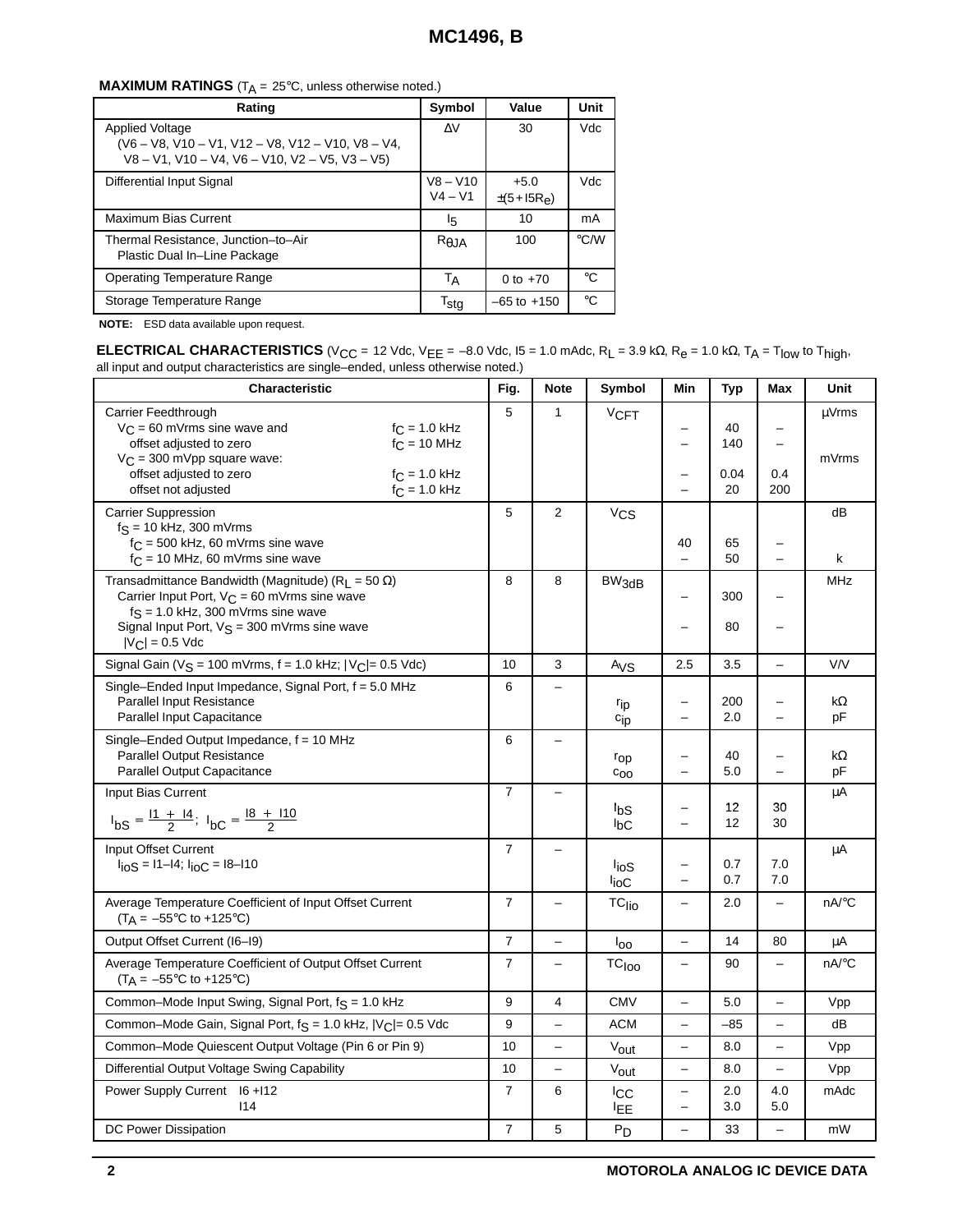## **GENERAL OPERATING INFORMATION**

### **Carrier Feedthrough**

Carrier feedthrough is defined as the output voltage at carrier frequency with only the carrier applied (signal voltage  $= 0$ ).

Carrier null is achieved by balancing the currents in the differential amplifier by means of a bias trim potentiometer (R1 of Figure 5).

### **Carrier Suppression**

Carrier suppression is defined as the ratio of each sideband output to carrier output for the carrier and signal voltage levels specified.

Carrier suppression is very dependent on carrier input level, as shown in Figure 22. A low value of the carrier does not fully switch the upper switching devices, and results in lower signal gain, hence lower carrier suppression. A higher than optimum carrier level results in unnecessary device and circuit carrier feedthrough, which again degenerates the suppression figure. The MC1496 has been characterized with a 60 mVrms sinewave carrier input signal. This level provides optimum carrier suppression at carrier frequencies in the vicinity of 500 kHz, and is generally recommended for balanced modulator applications.

Carrier feedthrough is independent of signal level, VS. Thus carrier suppression can be maximized by operating with large signal levels. However, a linear operating mode must be maintained in the signal–input transistor pair – or harmonics of the modulating signal will be generated and appear in the device output as spurious sidebands of the suppressed carrier. This requirement places an upper limit on input–signal amplitude (see Figure 20). Note also that an optimum carrier level is recommended in Figure 22 for good carrier suppression and minimum spurious sideband generation.

At higher frequencies circuit layout is very important in order to minimize carrier feedthrough. Shielding may be necessary in order to prevent capacitive coupling between the carrier input leads and the output leads.

## **Signal Gain and Maximum Input Level**

Signal gain (single–ended) at low frequencies is defined as the voltage gain,

$$
A_{\text{VS}} = \frac{V_{\text{o}}}{V_{\text{S}}} = \frac{R_{\text{L}}}{R_{\text{e}} + 2r_{\text{e}}}
$$
 where  $r_{\text{e}} = \frac{26 \text{ mV}}{15 \text{ (mA)}}$ 

A constant dc potential is applied to the carrier input terminals to fully switch two of the upper transistors "on" and two transistors "off" ( $V<sub>C</sub>$  = 0.5 Vdc). This in effect forms a cascode differential amplifier.

Linear operation requires that the signal input be below a critical value determined by  $R_E$  and the bias current I5.

$$
V_S \leq 15 \text{ Re (Volts peak)}
$$

Note that in the test circuit of Figure 10, VS corresponds to a maximum value of 1.0 V peak.

## **Common Mode Swing**

The common–mode swing is the voltage which may be applied to both bases of the signal differential amplifier, without saturating the current sources or without saturating the differential amplifier itself by swinging it into the upper switching devices. This swing is variable depending on the particular circuit and biasing conditions chosen.

### **Power Dissipation**

Power dissipation, PD, within the integrated circuit package should be calculated as the summation of the voltage–current products at each port, i.e. assuming  $V12 = V6$ ,  $I5 = I6 = I12$ and ignoring base current,  $P_D = 2$  15 (V6 – V14) + 15) V5 – V14 where subscripts refer to pin numbers.

## **Design Equations**

The following is a partial list of design equations needed to operate the circuit with other supply voltages and input conditions.

#### A. Operating Current

The internal bias currents are set by the conditions at Pin 5. Assume:

$$
15 = 16 = 112,
$$
  

$$
1B < < 1C \text{ for all transistors}
$$

then :

R5 = 
$$
\frac{V - -\phi}{15}
$$
 - 500 Ω  
where: R5 is the resistor between  
Pin 5 and ground  
 $\phi$  = 0.75 at T<sub>A</sub> = +25°C

The MC1496 has been characterized for the condition  $I_5 = 1.0$  mA and is the generally recommended value.

B. Common–Mode Quiescent Output Voltage

$$
V6 = V12 = V + - 15 R_L
$$

## **Biasing**

The MC1496 requires three dc bias voltage levels which must be set externally. Guidelines for setting up these three levels include maintaining at least 2.0 V collector–base bias on all transistors while not exceeding the voltages given in the absolute maximum rating table;

30 Vdc [(V6, V12) – (V8, V10)] 2 Vdc 30 Vdc [(V8, V10) – (V1, V4)] 2.7 Vdc 30 Vdc [(V1, V4) – (V5)] 2.7 Vdc

The foregoing conditions are based on the following approximations:

$$
V6 = V12
$$
,  $V8 = V10$ ,  $V1 = V4$ 

Bias currents flowing into Pins 1, 4, 8 and 10 are transistor base currents and can normally be neglected if external bias dividers are designed to carry 1.0 mA or more.

### **Transadmittance Bandwidth**

Carrier transadmittance bandwidth is the 3.0 dB bandwidth of the device forward transadmittance as defined by:

$$
\gamma 21C = \frac{i_0 \text{ (each sideband)}}{v_s \text{ (signal)}}
$$
  $V_0 = 0$ 

Signal transadmittance bandwidth is the 3.0 dB bandwidth of the device forward transadmittance as defined by:

$$
\gamma 21S = \frac{i_{o} \text{ (signal)}}{v_{s} \text{ (signal)}}
$$
  $V_{c} = 0.5 \text{ Vdc}, V_{o} = 0$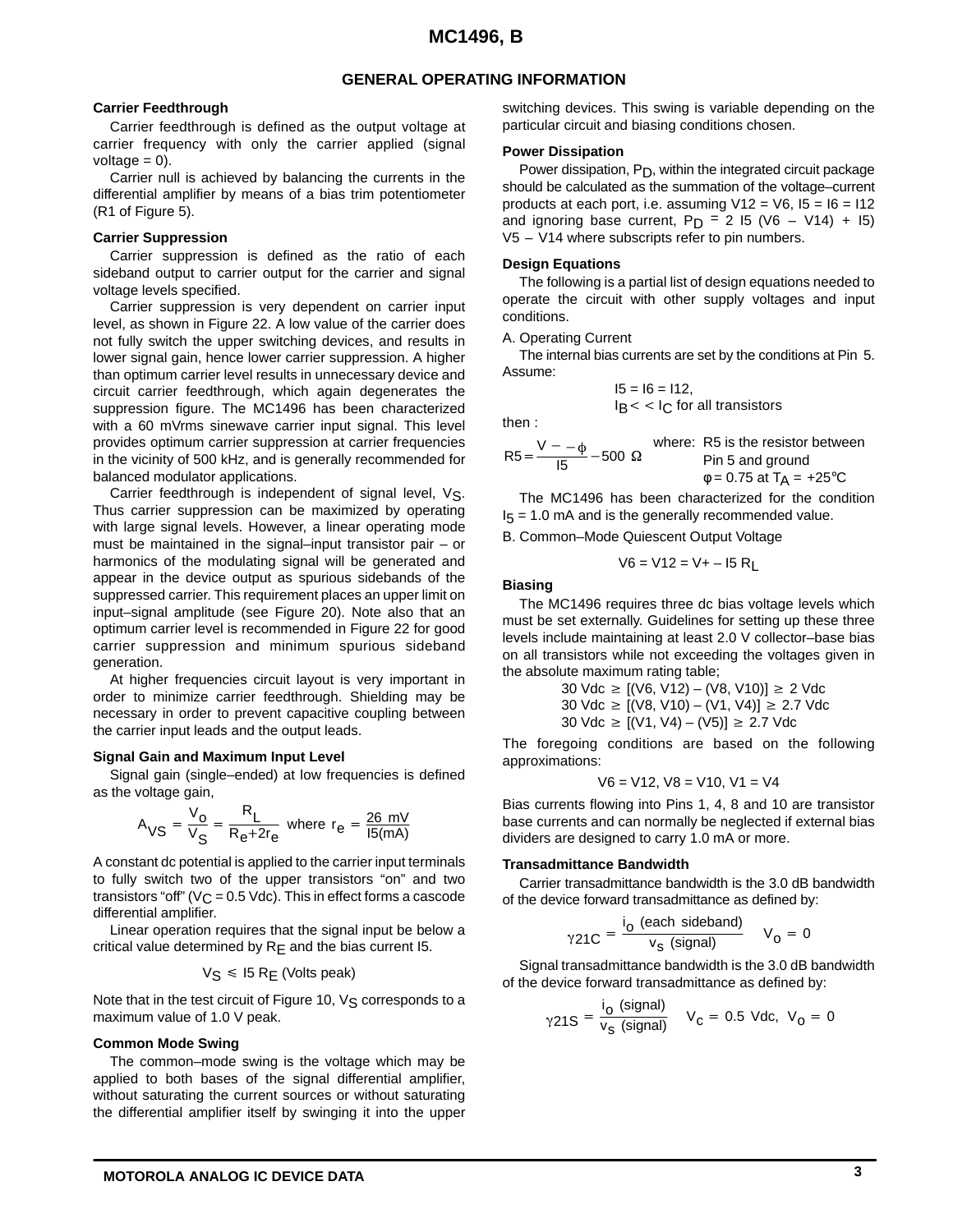## **Coupling and Bypass Capacitors**

Capacitors C1 and C2 (Figure 5) should be selected for a reactance of less than 5.0  $\Omega$  at the carrier frequency.

## **Output Signal**

The output signal is taken from Pins 6 and 12 either balanced or single–ended. Figure 11 shows the output levels of each of the two output sidebands resulting from variations in both the carrier and modulating signal inputs with a single–ended output connection.

## **Negative Supply**

VEE should be dc only. The insertion of an RF choke in series with VEE can enhance the stability of the internal current sources.

## **Signal Port Stability**

Under certain values of driving source impedance, oscillation may occur. In this event, an RC suppression network should be connected directly to each input using short leads. This will reduce the Q of the source–tuned circuits that cause the oscillation.



An alternate method for low–frequency applications is to insert a 1.0 kΩ resistor in series with the input (Pins 1, 4). In this case input current drift may cause serious degradation of carrier suppression.







**NOTE:** Shielding of input and output leads may be needed to properly perform these tests.



VEE

## **Figure 7. Bias and Offset Currents Figure 8. Transconductance Bandwidth**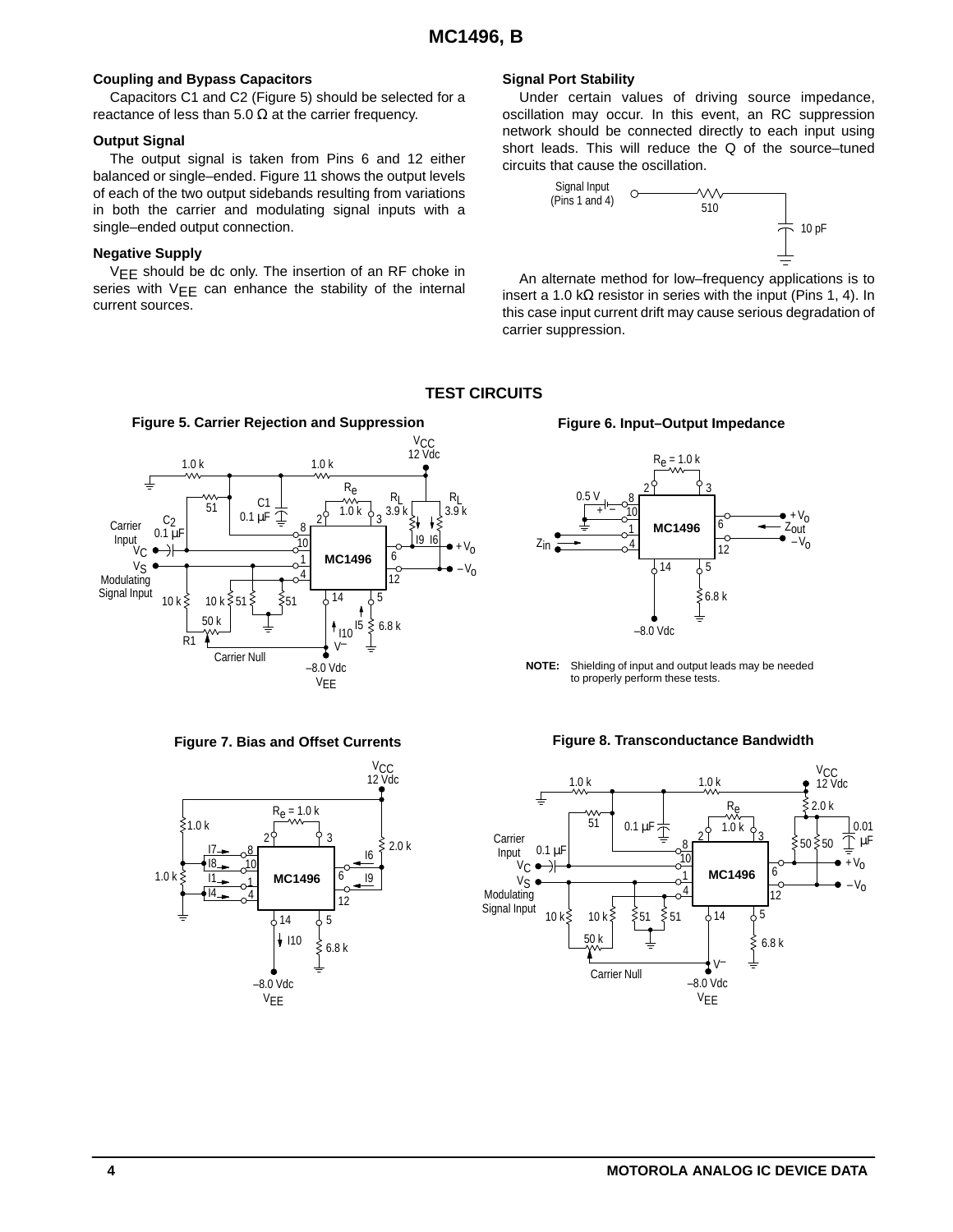





## **TYPICAL CHARACTERISTICS**

Typical characteristics were obtained with circuit shown in Figure 5,  $f_C = 500$  kHz (sine wave),  $VC = 60$  mVrms,  $f_S = 1.0$  kHz,  $V_S = 300$  mVrms,  $T_A = 25^{\circ}$ C, unless otherwise noted.



**Figure 13. Signal–Port Parallel–Equivalent Input Capacitance versus Frequency**



**Figure 12. Signal–Port Parallel–Equivalent Input Resistance versus Frequency**



**Figure 14. Single–Ended Output Impedance versus Frequency**

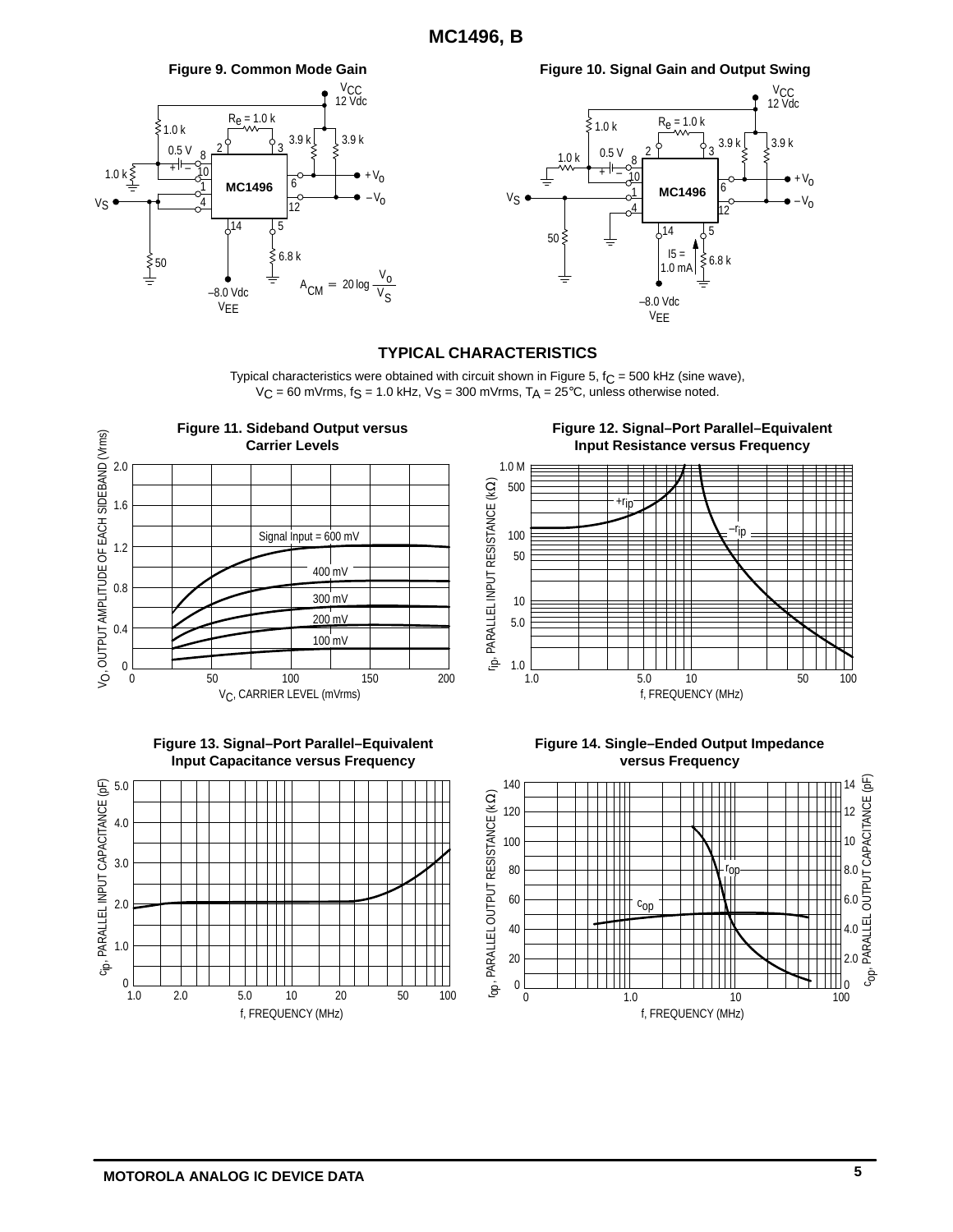## **TYPICAL CHARACTERISTICS (continued)**

Typical characteristics were obtained with circuit shown in Figure 5,  $f_C = 500$  kHz (sine wave),  $VC = 60$  mVrms,  $f_S = 1.0$  kHz,  $V_S = 300$  mVrms,  $T_A = 25^{\circ}C$ , unless otherwise noted.

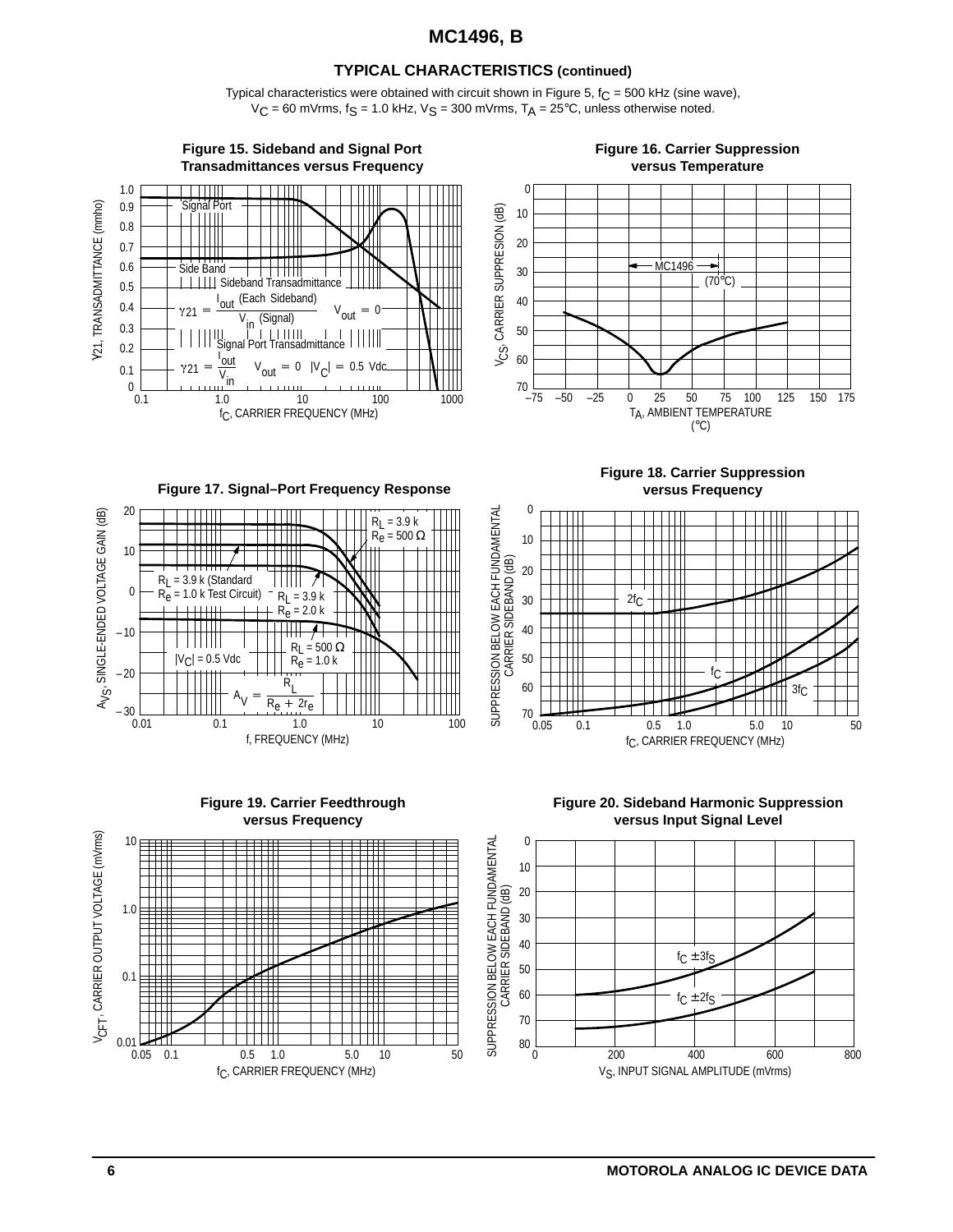

## **OPERATIONS INFORMATION**

The MC1496, a monolithic balanced modulator circuit, is shown in Figure 23.

This circuit consists of an upper quad differential amplifier driven by a standard differential amplifier with dual current sources. The output collectors are cross–coupled so that full–wave balanced multiplication of the two input voltages occurs. That is, the output signal is a constant times the product of the two input signals.

Mathematical analysis of linear ac signal multiplication indicates that the output spectrum will consist of only the sum and difference of the two input frequencies. Thus, the device may be used as a balanced modulator, doubly balanced mixer, product detector, frequency doubler, and other applications requiring these particular output signal characteristics.

The lower differential amplifier has its emitters connected to the package pins so that an external emitter resistance may be used. Also, external load resistors are employed at the device output.

## **Signal Levels**

The upper quad differential amplifier may be operated either in a linear or a saturated mode. The lower differential amplifier is operated in a linear mode for most applications.

For low–level operation at both input ports, the output signal will contain sum and difference frequency components and have an amplitude which is a function of the product of the input signal amplitudes.

For high–level operation at the carrier input port and linear operation at the modulating signal port, the output signal will contain sum and difference frequency components of the modulating signal frequency and the fundamental and odd harmonics of the carrier frequency. The output amplitude will be a constant times the modulating signal amplitude. Any amplitude variations in the carrier signal will not appear in the output.

The linear signal handling capabilities of a differential amplifier are well defined. With no emitter degeneration, the maximum input voltage for linear operation is approximately 25 mV peak. Since the upper differential amplifier has its emitters internally connected, this voltage applies to the carrier input port for all conditions.

Since the lower differential amplifier has provisions for an external emitter resistance, its linear signal handling range may be adjusted by the user. The maximum input voltage for linear operation may be approximated from the following expression:

## $V = (15)$  (R<sub>F</sub>) volts peak.

This expression may be used to compute the minimum value of  $R_E$  for a given input voltage amplitude.



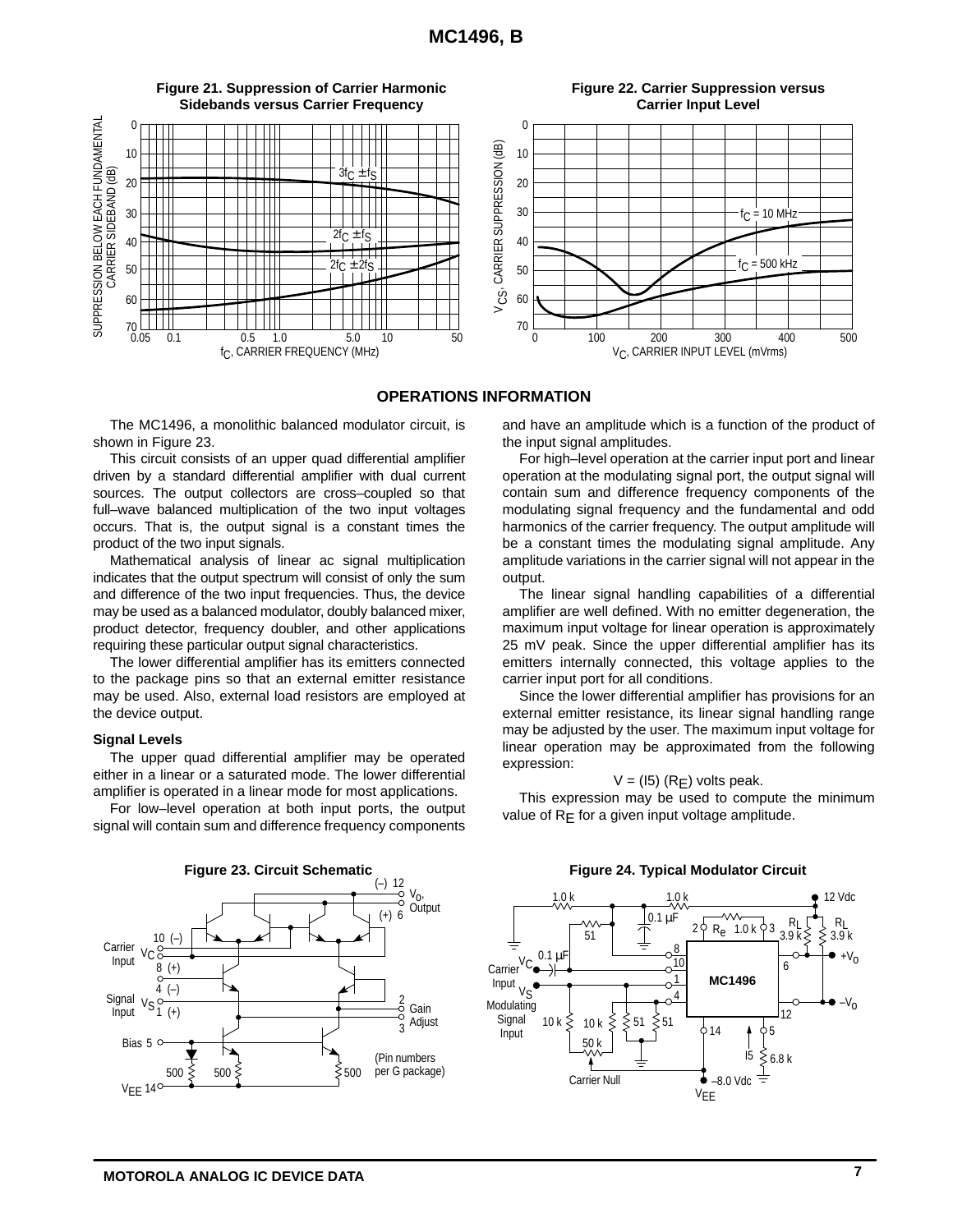| Carrier Input Signal (V <sub>C</sub> ) | <b>Approximate Voltage Gain</b>                                           | <b>Output Signal Frequency(s)</b>                 |
|----------------------------------------|---------------------------------------------------------------------------|---------------------------------------------------|
| Low-level dc                           | $R_L V_C$<br>$\sqrt{2(R_E + 2r_e)\left(\frac{KT}{q}\right)}$              | fм                                                |
| High-level dc                          | $R_{L}$<br>$R_F + 2r_e$                                                   | fм                                                |
| Low-level ac                           | $R_L V_C$ (rms)<br>$2\sqrt{2} \left(\frac{KT}{q}\right) (R_{E} + 2r_{e})$ | $fC \pm fM$                                       |
| High-level ac                          | 0.637 $R_L$<br>$R_F + 2r_e$                                               | $f_C \pm f_M$ , 3f $C \pm f_M$ , 5f $C \pm f_M$ , |

## **Figure 25. Voltage Gain and Output Frequencies**

**NOTES:** 1. Low–level Modulating Signal, V<sub>M</sub>, assumed in all cases. V<sub>C</sub> is Carrier Input Voltage.

2. When the output signal contains multiple frequencies, the gain expression given is for the output amplitude of

each of the two desired outputs,  $f_C + f_M$  and  $f_C - f_M$ .

3. All gain expressions are for a single–ended output. For a differential output connection, multiply each

expression by two.

4.  $R_L$  = Load resistance.

5.  $R_{\text{E}}$  = Emitter resistance between Pins 2 and 3.

6.  $r_{\text{e}}$  = Transistor dynamic emitter resistance, at 25°C;

$$
\text{re} \approx \frac{26 \text{ mV}}{I_5 \text{ (mA)}}
$$

 $7. K =$  Boltzmann's Constant, T = temperature in degrees Kelvin,  $q =$  the charge on an electron.

KT  $\frac{\mathcal{N}I}{q} \approx 26$  mV at room temperature

The gain from the modulating signal input port to the output is the MC1496 gain parameter which is most often of interest to the designer. This gain has significance only when the lower differential amplifier is operated in a linear mode, but this includes most applications of the device.

As previously mentioned, the upper quad differential amplifier may be operated either in a linear or a saturated mode. Approximate gain expressions have been developed for the MC1496 for a low–level modulating signal input and the following carrier input conditions:

- 1) Low–level dc
- 2) High–level dc
- 3) Low–level ac
- 4) High–level ac

These gains are summarized in Figure 25, along with the frequency components contained in the output signal.

## **APPLICATIONS INFORMATION**

Double sideband suppressed carrier modulation is the basic application of the MC1496. The suggested circuit for this application is shown on the front page of this data sheet.

In some applications, it may be necessary to operate the MC1496 with a single dc supply voltage instead of dual supplies. Figure 26 shows a balanced modulator designed for operation with a single 12 Vdc supply. Performance of this circuit is similar to that of the dual supply modulator.

## **AM Modulator**

The circuit shown in Figure 27 may be used as an amplitude modulator with a minor modification.

All that is required to shift from suppressed carrier to AM operation is to adjust the carrier null potentiometer for the proper amount of carrier insertion in the output signal.

However, the suppressed carrier null circuitry as shown in Figure 27 does not have sufficient adjustment range. Therefore, the modulator may be modified for AM operation by changing two resistor values in the null circuit as shown in Figure 28.

## **Product Detector**

The MC1496 makes an excellent SSB product detector (see Figure 29).

This product detector has a sensitivity of 3.0 microvolts and a dynamic range of 90 dB when operating at an intermediate frequency of 9.0 MHz.

The detector is broadband for the entire high frequency range. For operation at very low intermediate frequencies down to 50 kHz the 0.1  $\mu$ F capacitors on Pins 8 and 10 should be increased to 1.0  $\mu$ F. Also, the output filter at Pin 12 can be tailored to a specific intermediate frequency and audio amplifier input impedance.

As in all applications of the MC1496, the emitter resistance between Pins 2 and 3 may be increased or decreased to adjust circuit gain, sensitivity, and dynamic range.

This circuit may also be used as an AM detector by introducing carrier signal at the carrier input and an AM signal at the SSB input.

The carrier signal may be derived from the intermediate frequency signal or generated locally. The carrier signal may be introduced with or without modulation, provided its level is sufficiently high to saturate the upper quad differential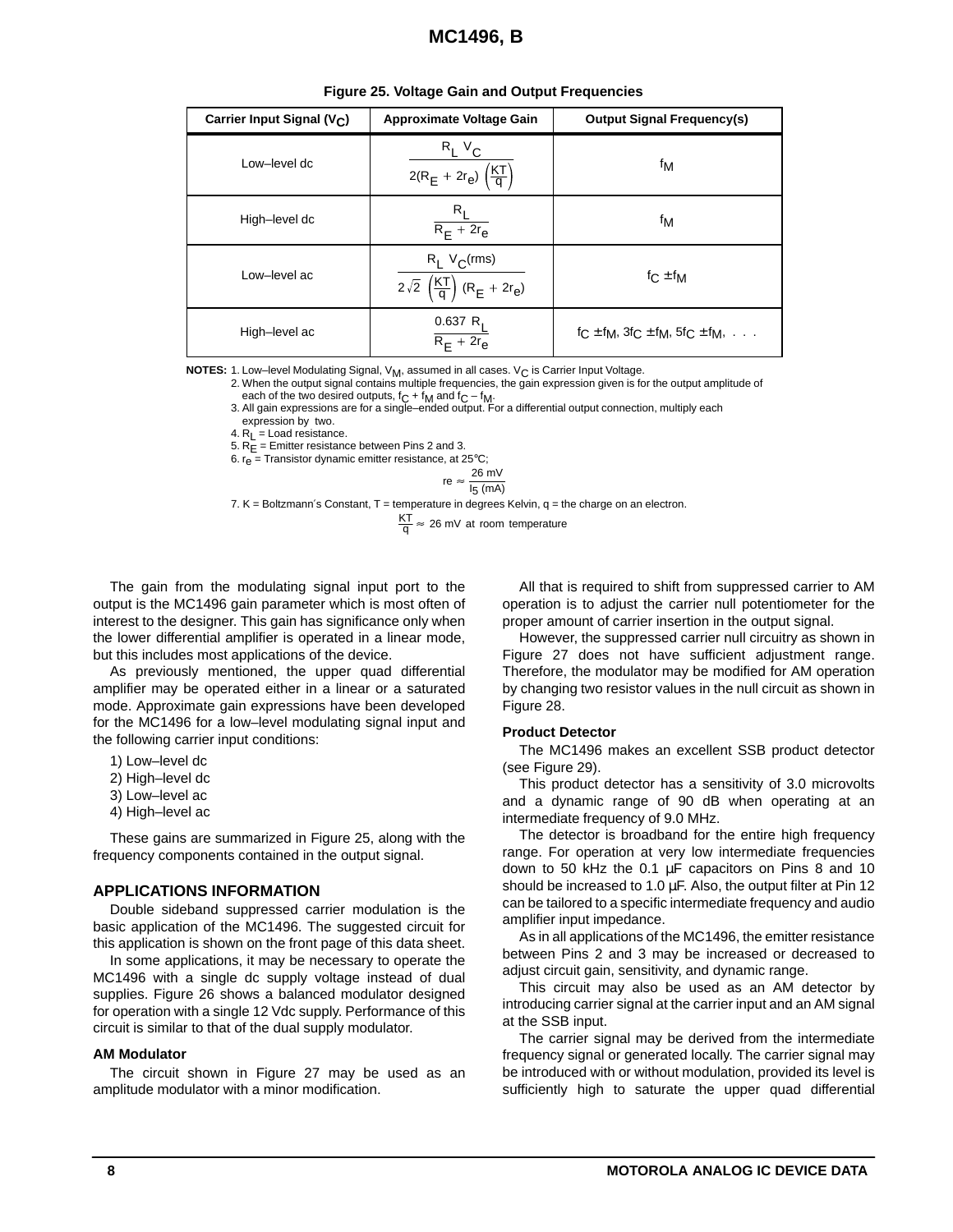amplifier. If the carrier signal is modulated, a 300 mVrms input level is recommended.

## **Doubly Balanced Mixer**

The MC1496 may be used as a doubly balanced mixer with either broadband or tuned narrow band input and output networks.

The local oscillator signal is introduced at the carrier input port with a recommended amplitude of 100 mVrms.

Figure 30 shows a mixer with a broadband input and a tuned output.

## **Frequency Doubler**

The MC1496 will operate as a frequency doubler by introducing the same frequency at both input ports.

**Figure 26. Balanced Modulator**

Figures 31 and 32 show a broadband frequency doubler and a tuned output very high frequency (VHF) doubler, respectively.

## **Phase Detection and FM Detection**

The MC1496 will function as a phase detector. High–level input signals are introduced at both inputs. When both inputs are at the same frequency the MC1496 will deliver an output which is a function of the phase difference between the two input signals.

An FM detector may be constructed by using the phase detector principle. A tuned circuit is added at one of the inputs to cause the two input signals to vary in phase as a function of frequency. The MC1496 will then provide an output which is a function of the input signal frequency.



## **TYPICAL APPLICATIONS**

## **Figure 28. AM Modulator Circuit**

**Figure 29. Product Detector (12 Vdc Single Supply)**

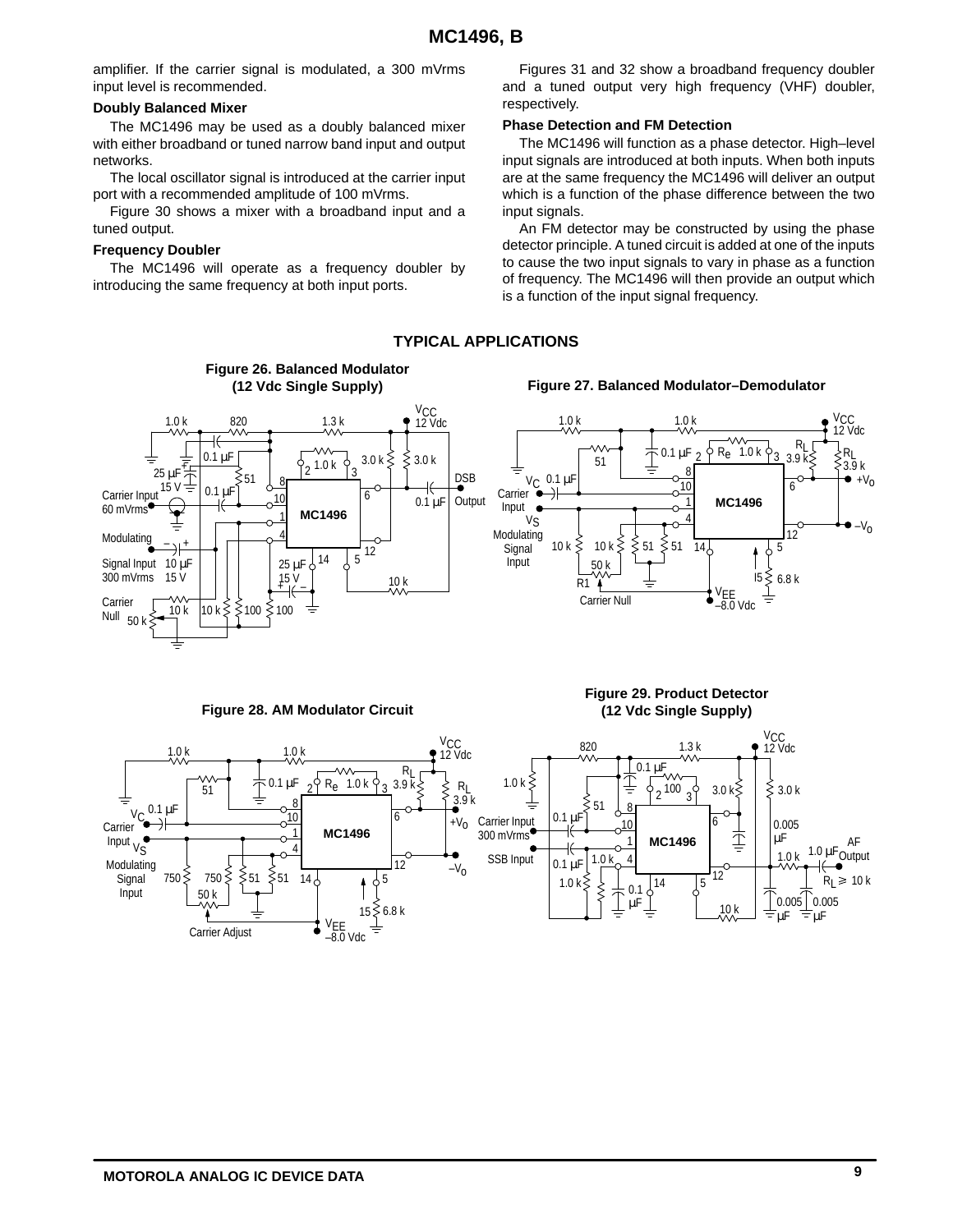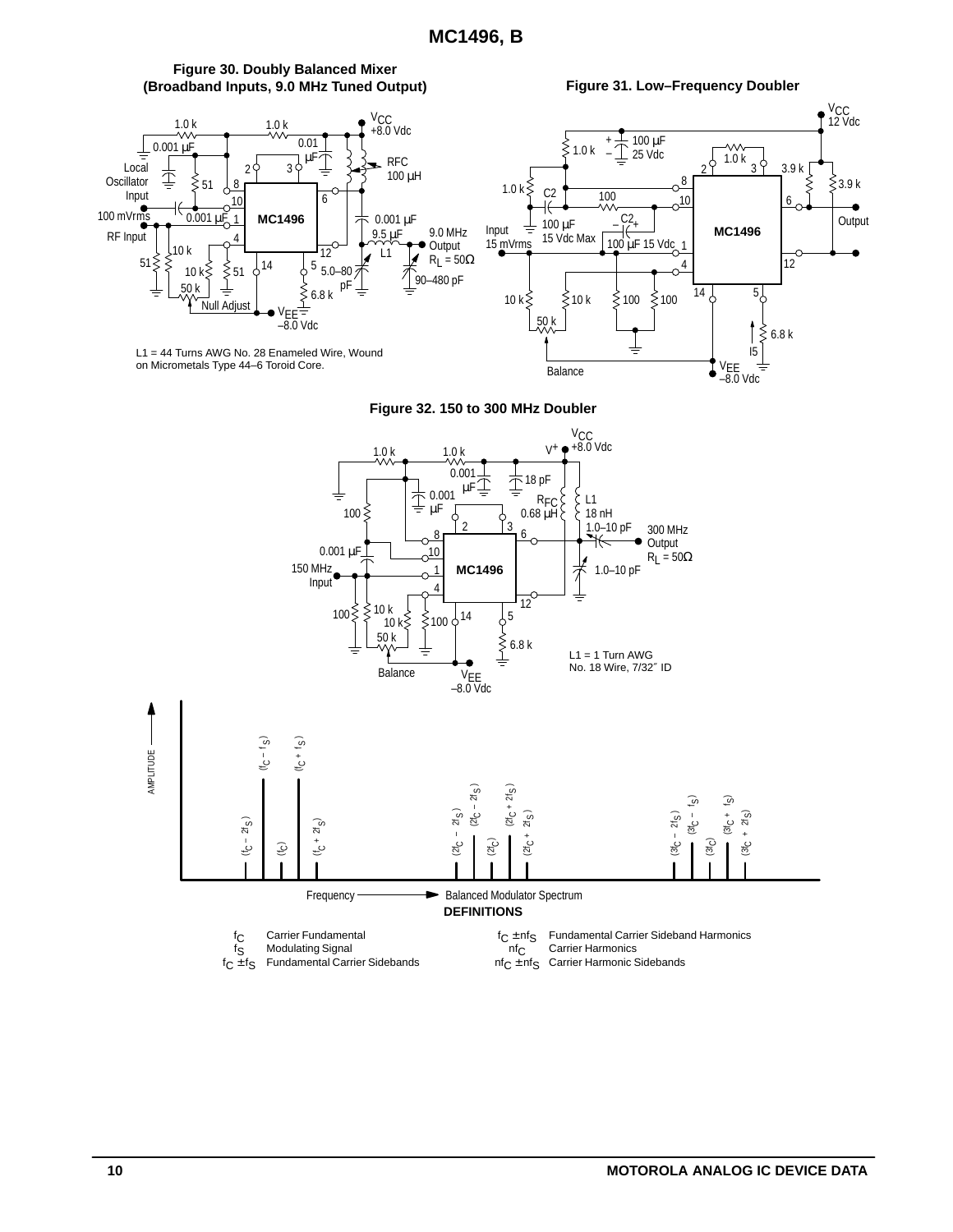## **OUTLINE DIMENSIONS**